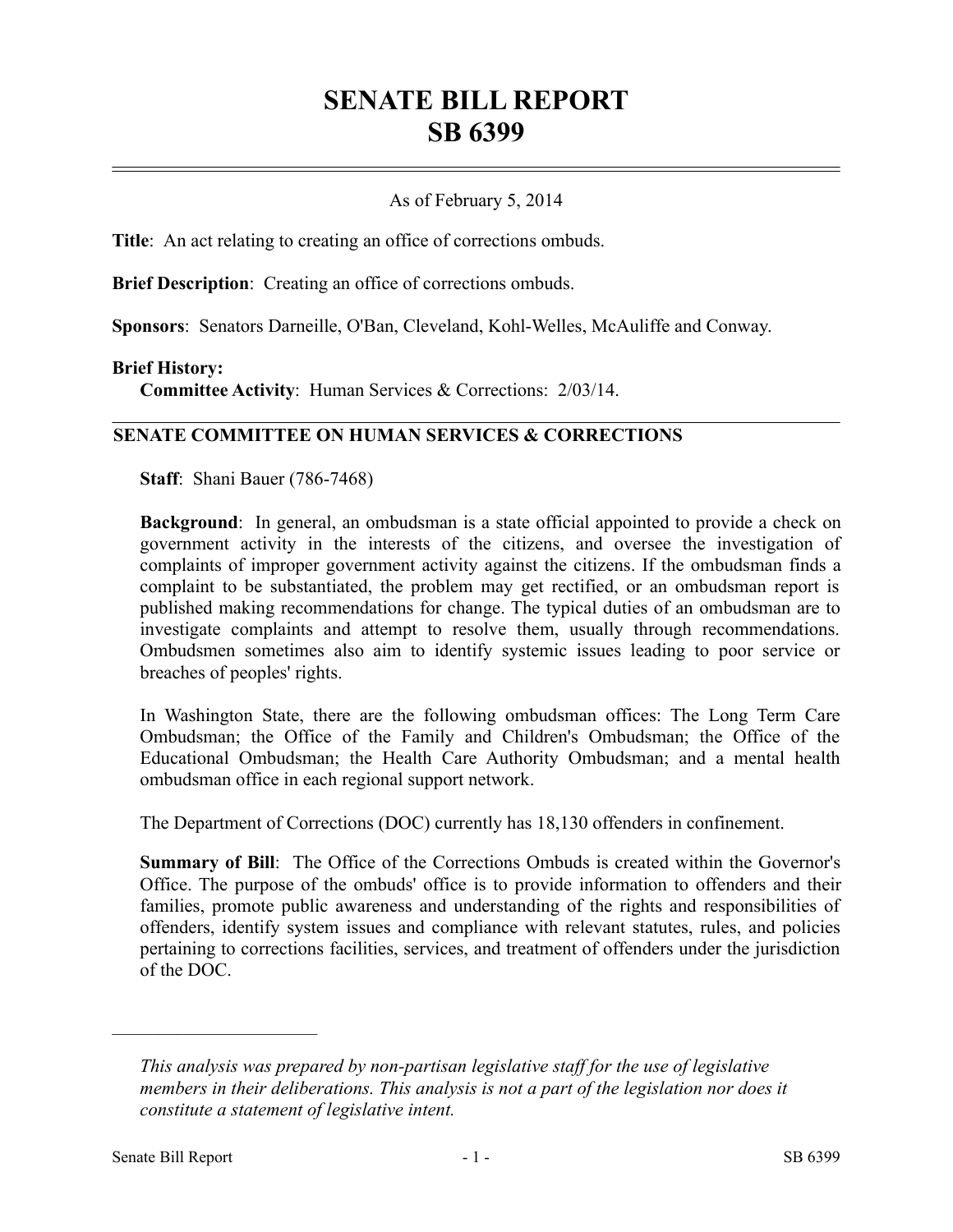The Office of Corrections Ombuds is appointed by the Governor and is subject to confirmation by the Senate. Before appointing the ombuds, the Governor must consult with, and receive recommendations by, the appropriate committees of the Legislature. The ombuds' term of office is three years and they must remain in office until reappointed or a successor is named.

The ombuds has the following duties and responsibilities:

- provide the public with appropriate information on the rights and responsibilities of offenders and their family members;
- maintain a statewide toll-free number, a collect phone number to be operated during normal business hours, a web site, and a mailing list for the receipt of complaints and inquiries;
- provide information to the public about the state corrections system;
- monitor the development and implementation of statutes and rules regarding correctional facilities in the state with a view toward the appropriate health, safety, welfare, and rehabilitation of offenders;
- establish a statewide uniform reporting system to collect and analyze data relating to complaints against DOC;
- establish procedures to receive and investigate complaints received from a legislator, an offender in the physical custody of DOC, or a member of the offender's immediate family.

The ombuds does not have to investigate complaints and if they do not, they must notify the complainant of the decision not to investigate and the reasons for that decision. The ombuds cannot investigate a complaint for a DOC employee that relates to that person's employment relationship with DOC. If the ombuds does investigate a complaint, they cannot charge a fee for doing so.

A person in DOC custody who wishes to file a complaint with the ombuds must first reasonably pursue a resolution through an existing grievance, administrative, or appellate procedure before filing a complaint with the ombuds unless the complaint involves threats of bodily harm or the denial of necessary medical treatment.

At the conclusion of an investigation, the ombuds must render a decision on the merits of each complaint and communicate that decision to the complainant and DOC. If the ombuds believes any action or omission has or continues to pose significant problems to offender health, safety, welfare, and rehabilitation issues, the ombuds must report the finding to the Governor and the appropriate committees of the Legislature. Before announcing a conclusion or recommendation that expressly or by implication criticizes a person or DOC, the ombuds must consult with that person or DOC.

By November 1 each year, the ombuds must submit a report to the Governor and the appropriate committees of the Legislature analyzing the work of the office including any recommendations.

DOC must permit the ombuds or their designee to enter and inspect any correctional facility at any time. If the ombuds requests, DOC must provide the ombuds the right to access, inspect, and copy relevant information, records, or documents in DOC's possession or control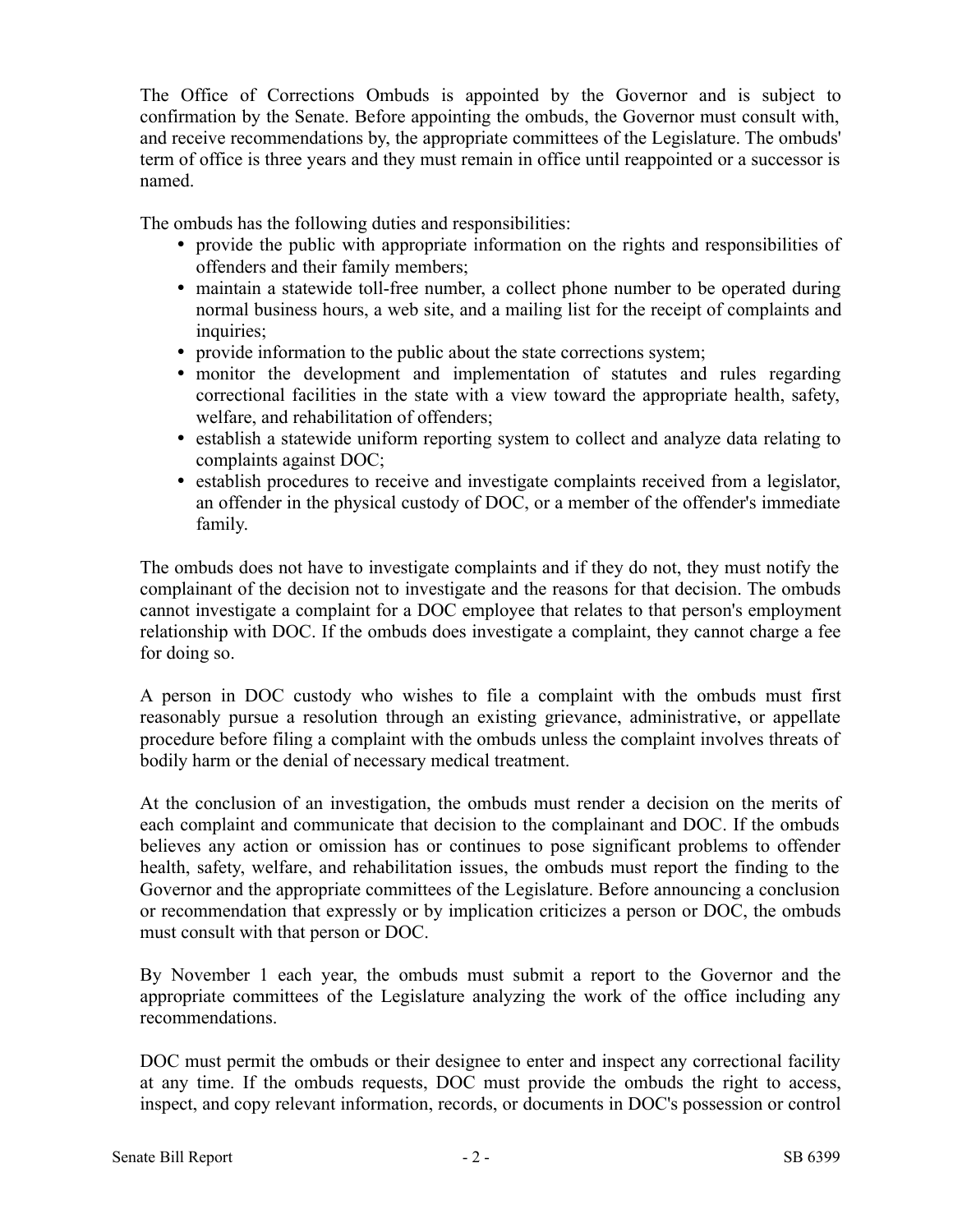that the ombuds considers necessary in the investigation of a complaint. DOC also must assist the ombuds in obtaining the necessary releases of those documents which are restricted or privileged for use by the ombuds. If the ombuds is denied access to any DOC premises, the Secretary of DOC must provide the ombuds with the reasons for the denial in writing.

If a state or local government has relevant records, it must also provide the ombuds with access to those records.

DOC must ensure that correspondence between an offender and the ombuds is not reviewed or inspected, other than to ensure that it does not contain contraband.

The ombuds must establish confidentiality rules and procedures for all information maintained by the office. Investigative records of the ombuds are confidential and not subject to public disclosure. These records are not to be considered privileged or exempt from discovery in criminal proceedings or in civil litigation if the records are otherwise discoverable under the rules of civil procedure.

Employees of the ombuds' office are not liable for good faith performance of responsibilities.

**Appropriation**: None.

**Fiscal Note**: Available.

## **Committee/Commission/Task Force Created**: No.

**Effective Date**: Ninety days after adjournment of session in which bill is passed.

**Staff Summary of Public Testimony**: PRO: This bill is long overdue and is needed to ensure a better reputation for DOC in how they deal with offenders and their loved ones. Offender families have complaints about medical care, mental health, nutrition, and the lack of opportunities for rehabilitation. DOC is overwhelmed with the numbers of prisoners. In considering this bill, I ask that you give thought to the universal principal to do unto others as you would have them do unto you. An ombuds is a responsible way to provide a pathway to problem resolution. The vertical structure of DOC does not allow different programs to talk together about problem resolution. An ombuds would provide a bridge into an insular agency that has a design that keeps it that way and gives families very little access and voice. An ombuds will help facilitate access for families and collaboration and provide separation. When individuals have a family member who is incarcerated for a significant period of time, they fear retaliation from filing a grievance or complaint with DOC. The systems that are currently in place are not working. The Family Council opened up the lines of communication but does not help the family to reach a satisfactory conclusion. There are also problems with the grievance process. DOC has not been made accountable for their actions. You would see more change in prisoners if you would deal with them more humanely. You heard much today about issues in dealing with those who are mentally ill. This story continues with those housed in DOC. Those that are mentally ill have specific difficulties in moving ahead when they have a grievance or complaint. It would help if those persons could get assistance in moving forward. It would also be helpful to have a provision for the identification of systemic issues. The committee has been provided with a copy of a